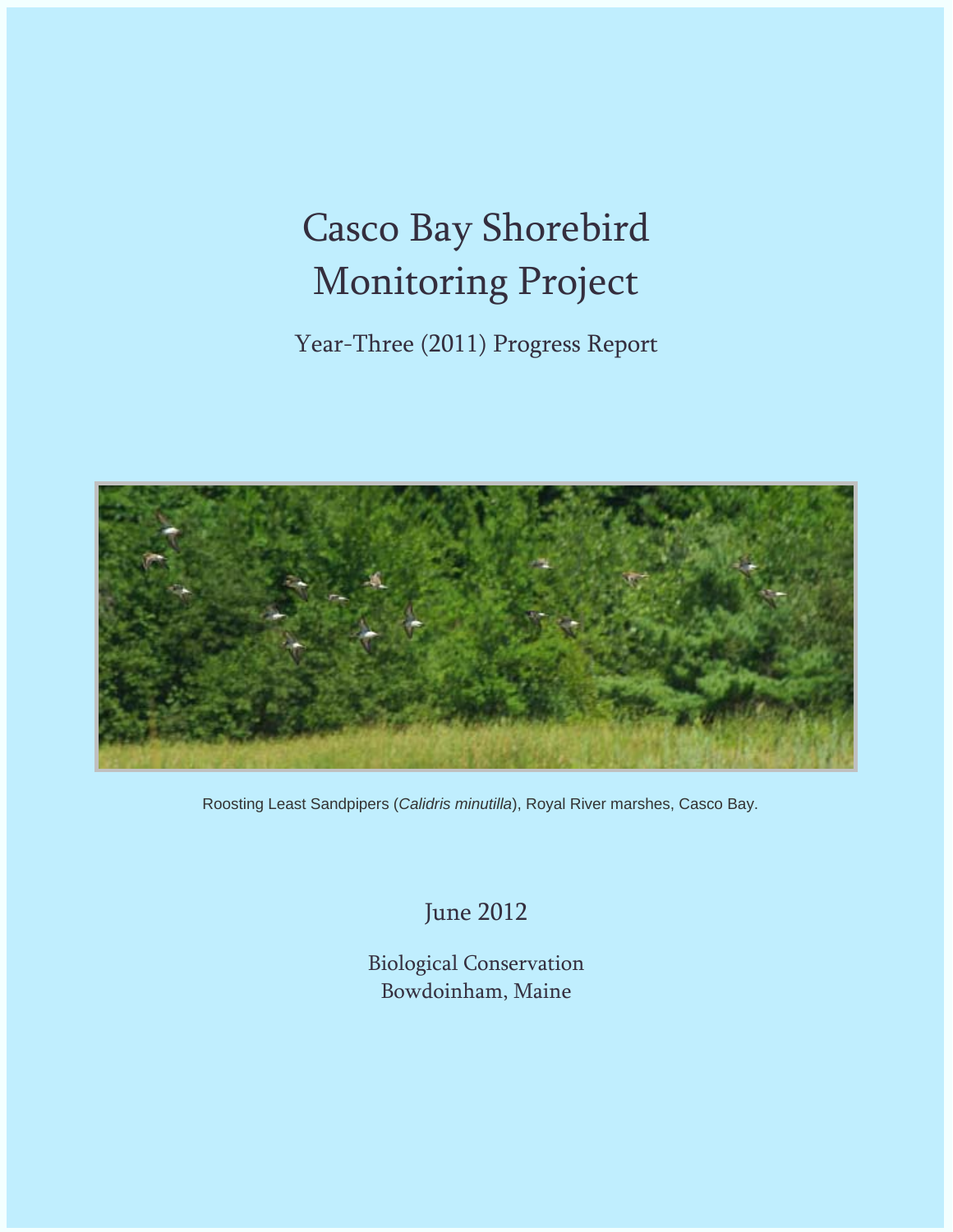Please cite this report as:

Moore, S. 2012. Casco Bay Shorebird Monitoring Project: year-three (2011) progress report. Biological Conservation, Bowdoinham, Maine.

# Acknowledgements

We thank the Casco Bay Estuary Partnership, Maine Coastal Program (Maine State Planning Office), Maine Outdoor Heritage Fund, and Maine Department of Inland Fisheries and Wildlife State Wildlife Grants Program for their financial support of this project. Our project partners include Casco Bay Estuary Partnership, Maine Coastal Program, Maine Department of Inland Fisheries and Wildlife (Lindsay Tudor), and US Fish and Wildlife Service (Robert Houston). Access to private lands is critical to our work; we gratefully acknowledge the Otis, Pfeifly, Juniewicz and York families for their hospitality and patience. Thanks to David Ladd, Derek Lovitch, Carmel Rubin and Doug Suitor for their field crew services. Marie Perkins and Kevin Regan of the Biodiversity Research Institute provided and deployed supplementary shorebird nets. Cheri Juniewicz assisted capture operations by monitoring shorebird-use of the Presumpscot flats. We also thank David Mizrahi (NJ Audubon), Mandy Dey (NJ Division of Fish and Wildlife), Larry Niles (International Shorebird Project) and their 2011 field crews for their hospitality, advice and shorebird banding training.

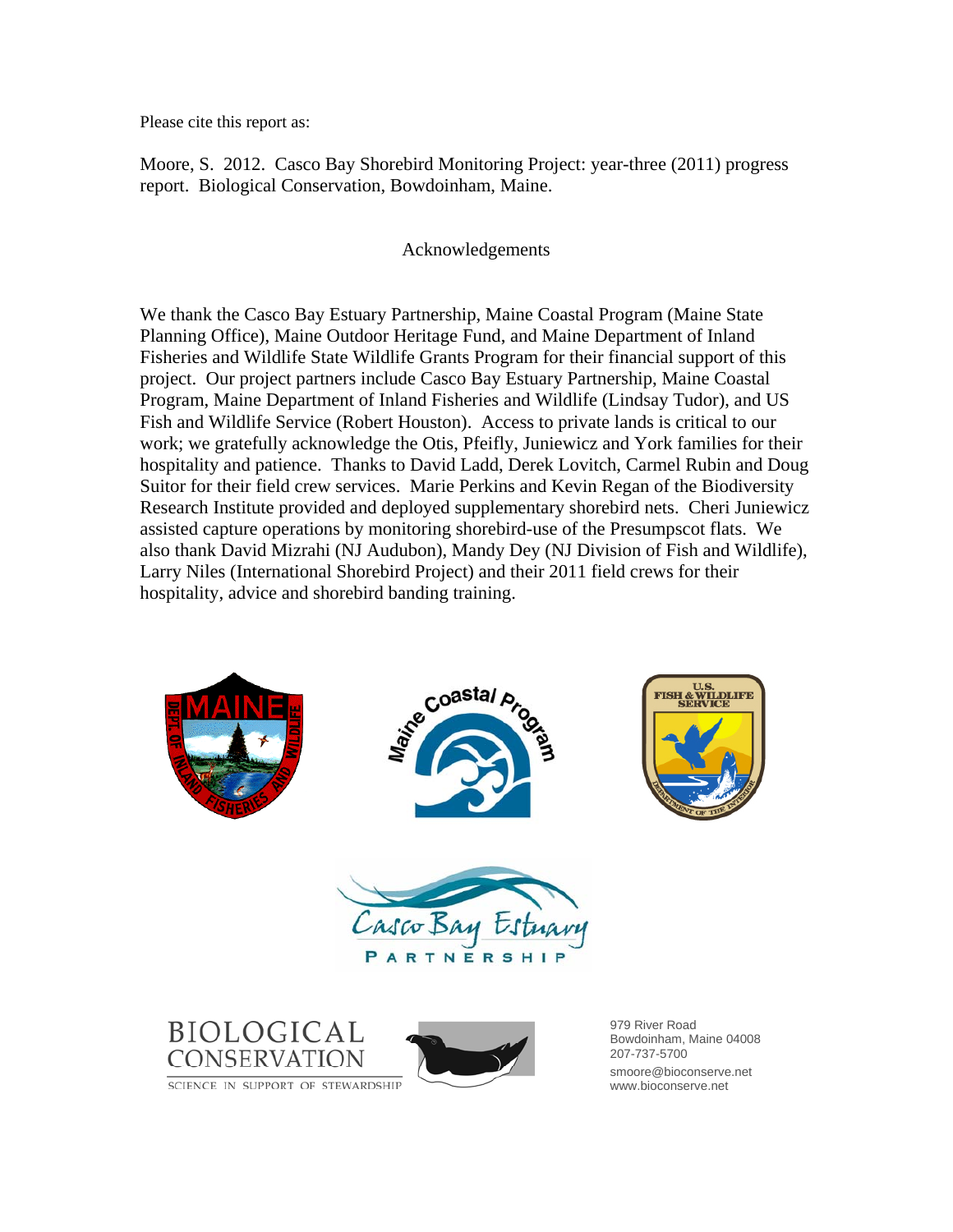## INTRODUCTION

This document provides a summary of shorebird-use during the third field season of the Casco Bay Shorebird Monitoring Project. Relative to other coastal areas in Maine, Casco Bay shorebird habitats are particularly vulnerable to degradation, given the heightened potential for coastal development, disturbance, and other factors in a landscape where industrial and residential land-use patterns prevail. This collaborative project provides enhanced monitoring resolution at key shorebird feeding and roosting areas designated as Significant Wildlife Habitat by the Maine Department of Inland Fisheries and Wildlife (MDIFW). Specific project objectives include:

- 1. Evaluate the effectiveness of existing Significant Wildlife Habitat mapping and other habitat protection measures for shorebirds in Casco Bay, based on the most current data demonstrating status and trends in habitat-use.
- 2. Identify and map areas used by shorebirds that are not currently documented as shorebird feeding or roosting areas in Casco Bay, including habitats located on islands and ledges where data are currently lacking.
- 3. Apply enhanced knowledge of shorebird use in Casco Bay by the following means:
	- a. distribute key findings of the project to coastal municipalities to inform local planning decisions
	- b. integrate refined and updated shorebird status, distributional data, and trends into State of Maine permit review processes
	- c. submit data to the Manomet Center for Conservation Sciences for inclusion in the International Shorebird Survey database.

## **METHODS**

#### Survey Sites

In 2011, surveyed sites designated as mainland shorebird feeding and roosting areas by MDIFW included: Upper New Meadows River, Maquoit Bay, Cousins River, Royal River, Presumpscot River, Back Cove, Mackworth Island Flats, and the Upper Fore River (referred as "Stroudwater" in previous reports) (Appendix A). The New Meadows River site was subject to roosting surveys in 2011 because 2009-2010 data suggested little feeding activity by shorebirds and its tidal marsh characteristics are more typical of a roosting site. (Moore 2009, 2010) The site referred to as the "Upper Fore River" in previous years, which is actually located in the lower Fore River, supported relatively little shorebird use in 2009 and 2010. After discussions with MDIFW, who noted a similar trend, this site was dropped from the 2011 surveys and subsequent monitoring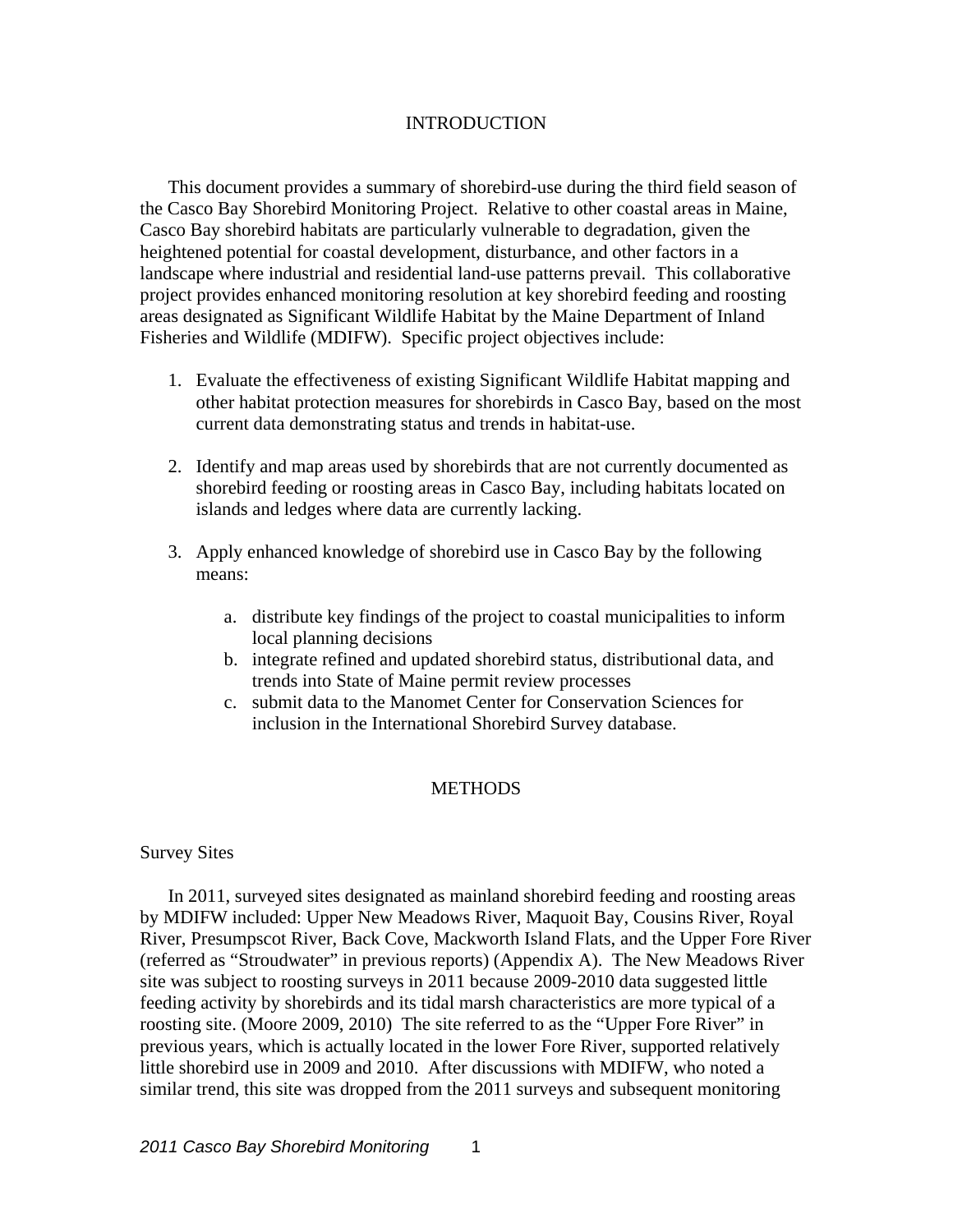effort will likely be suspended. In addition to mainland sites, Biological Conservation and USFWS surveyed 52 Casco Bay island and ledge complexes between the western shore of the Bay and its eastern extreme (Small Point).

## Mainland Shorebird Surveys

The survey methodology and protocol for mainland sites adopted the basic framework for field methods/protocols provided by the Program for Regional and International Shorebird Monitoring Manager's Monitoring Manual (Skagen et al. 2009) and the International Shorebird Survey (ISS). ISS "Option 2" guidelines were adapted to reflect regional shorebird phenology and migration patterns. For monitoring of feeding areas, field crew conducted one survey during each of these periods: July 15-31, August 1-15, August 16-31, September 1-15, September 16-30, and October 1-15. In 2011 we conducted surveys at mainland roosting sites during the third, fourth and fifth of these periods, which is the observed peak of seasonal shorebird abundance in Casco Bay. To lessen the likelihood of counting the same birds on more than one site visit, the 2011 protocol incorporated an increase in the interval between site visits to two weeks.

Another protocol change expanded the daily survey period to include at least some of the afternoon, providing surveys concluded at least two hours before sunset. This change allowed field crew additional flexibility in scheduling surveys. At each site, field crew identified a tidal elevation at each pre-designated observation point/area that would afford the most representative and efficient counts of birds. The daily timing of surveys was determined by NOAA tide predictions (corrected for each site) and weather effects (onshore wind or rain/runoff) that occasionally offset the timing of corrected high and low tide predictions. Most survey effort focused on feeding habitat, because these areas supported the greatest densities and diversity of readily observable birds. Surveys were rescheduled when high winds, heavy rains, unexpected tidal shifts were likely to influence either habitat-use by shorebirds or survey accuracy. Field crew surveyed assigned sites alone, with the exception of the Presumpscot River and Upper Fore River, which encompass expansive mudflats that required two surveyors working in close coordination (e.g. using cell phones or radios to alert one another of notable bird movements in the area).

#### Island and Ledge Shorebird Roosting Surveys

During the first year of the project, 17 islands and ledges were surveyed once for roosting shorebirds by Robert Houston of the U.S. Fish and Wildlife Service and Slade Moore of Biological Conservation within about 2 hours of high tide. In 2010, Biological Conservation surveyed 24 island and ledge groups between Bailey Island and Ram Island Ledge one to five times each. During the 2011 field season, 52 island-ledge complexes between the western and eastern extents of Casco Bay were surveyed up to four times each (most were surveyed twice). Sites thought to have the most potential for roosting shorebirds were relatively small, unpopulated islands or ledges that were not dominated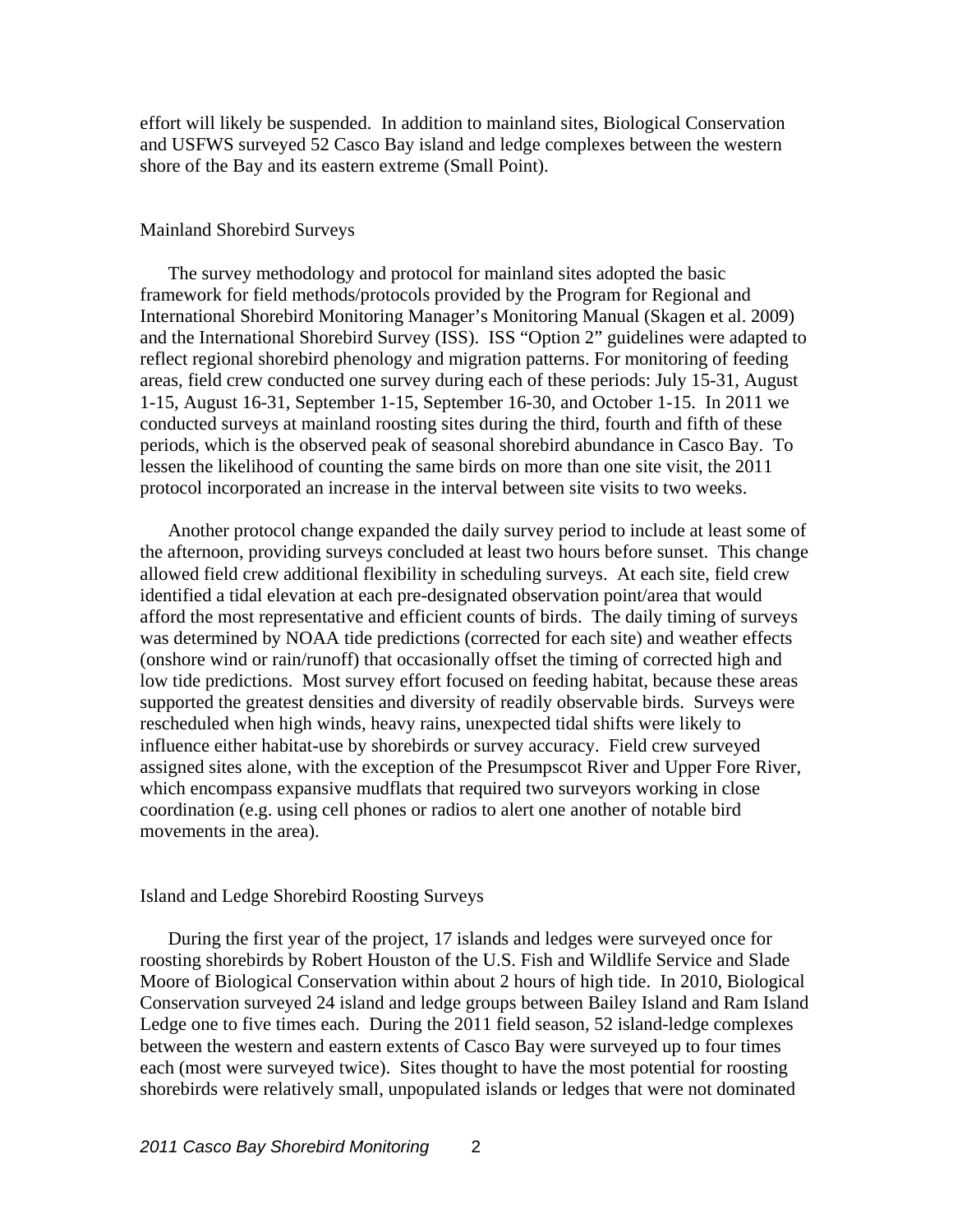by shoreside woodlands or development, the assumption being that these sites offered habitat relatively free of disturbance and predation risk. Island-ledge roosting surveys were conducted within a period 2.5 hours before and after high tide based on observations in Casco Bay that shorebirds seek refuge from rising waters on the mudflats 2-3 hours after low tide. The relatively narrow window in which to conduct surveys limited the number of sites that could be confidently surveyed on any one day. The timing and number of vessel survey days was limited by a combination of scheduling and weather constraints.

#### **Observations**

Observations were recorded on data sheets provided to field crew. Even with large numbers of highly mobile birds were present on the flats, actual counts of individuals were often possible. When conditions prevented counts, estimates were made. At times, observer's distance to birds precluded identification of diagnostic features necessary for species identification. For instance, the smallest species of the genera *Calidris*, which include the Semipalmated (*C. pusilla*), Western (*C. mauri*), and Least (*C. minutilla*) Sandpipers, among others, present a particular identification challenge when viewed at considerable distances. When identification to species was not possible, the small calidrid species were collectively referred to as "peeps."

Along with counts and estimates, survey crew also documented the timing of notable bird movements such as ingress/egress from each site. Along with each day's data sheets, crew provided annotated maps indicating the locations of observation sites and concentrations of shorebirds observed.

#### Quality Assurance and Data Handling

Surveyors were asked to review data sheets for missing and/or erroneous entries immediately following each survey. The Project Coordinator reviewed incoming data sheets to ensure fidelity to the established data collection protocol. Data were entered under standardized site/date, with the appropriate ISS tide code appended. After data entry was complete, the Project Coordinator compared data sheets against keyed data to ensure the accuracy of data entry.

#### Shorebird Banding Pilot Study

The low number of roosting birds observed relative to those counted during feeding surveys was a major reason for conducting island-ledge surveys. Another approach to determine where birds roost involves tracking individual birds using leg bands and/or radio telemetry, where transmitters are temporarily attached to captured birds who are then tracked for their length of stay (possibly up to several weeks). We explored these options by first testing the feasibility of catching birds. With assistance from MDIFW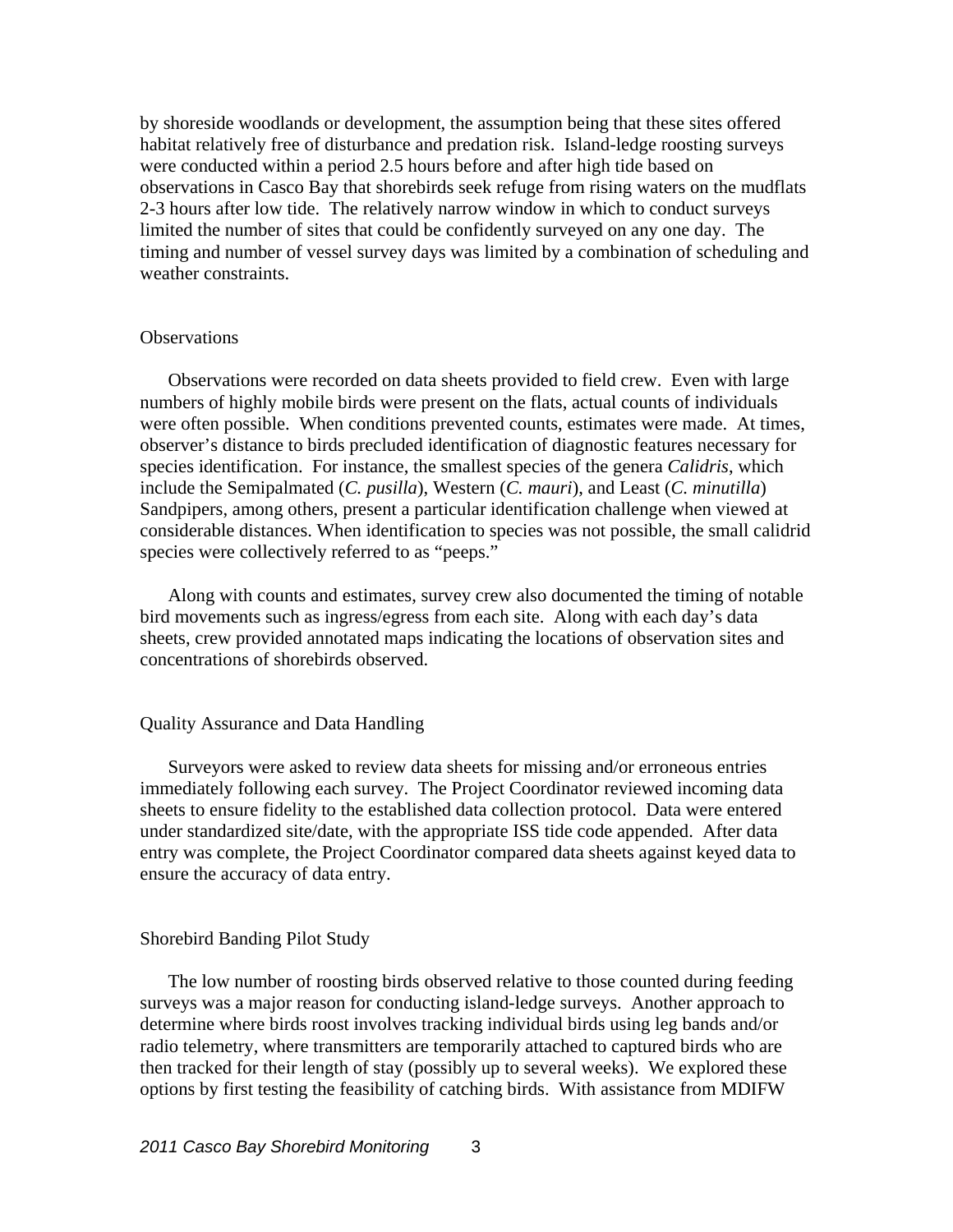and Biodiversity Research Institute, Biological Conservation mobilized materials and field crew for capture operations at the site with highest shorebird abundances (Presumpscot). Several factors limited our effectiveness by narrowing the seasonal window during which capture operations might be most effective, including 1) limited funding and a late notification of award, 2) an unanticipated requirement to undergo institutional animal care training prior to field operations, 3) scheduling conflicts among the mostly "borrowed" crew, and 4) unfavorable weather. As a result, only three of the planned five to 10 net deployment days were accomplished. No birds were captured.

## RESULTS AND DISCUSSION

# Mainland Shorebird Feeding Areas

Results of 2011 feeding surveys are provided in Table 1. The most notable trend was a sharp increase in the abundance of Semipalmated Sandpipers and also unidentified peeps, most of which were probably Semipalmated Sandpipers. The total number of shorebirds observed in 2011 was 20,054, versus 15,658 for 2010. The total number of peeps observed in 2011 was 18,152, a 26% increase over 2010 peep numbers. Not all sites experienced increases, but notable exceptions included the Presumpscot River, whose observed peep abundances increased by 49%. Overall, most sites remained relatively steady in their annual shorebird abundance rankings, with the Presumpscot River supporting the largest numbers of feeding birds. Peak abundances of peeps were observed during the early-mid September period (Figure 1), reflecting the height of juvenile Semipalmated Sandpiper migration through southern Maine.

#### Mainland Shorebird Roosting Surveys

A new timing protocol for mainland roosting surveys was implemented in 2011 (Table 2). Only 2009 and 2010 data collected during the survey periods prescribed in 2011 are provided in Table 2, so a simple comparison of yearly totals is not advisable. However, it can at least be said that notable interannual abundance shifts among roosting sites was not apparent. In 2011 the number of birds observed at roosting sites (1,463) was about 10% of those observed during feeding surveys (15,212) conducted during the same survey periods, so the disparity between yearly total numbers of feeding vs. roosting birds followed the trend of earlier surveys.

#### Island and Ledge Roosting Shorebird Surveys

Our observations documented a few islands and ledge sites supporting relative handfuls of shorebirds. Most notable among these in 2011 was the Clapboard Island Ledge complex, which was scouted in 2010 for possible inclusion in subsequent surveys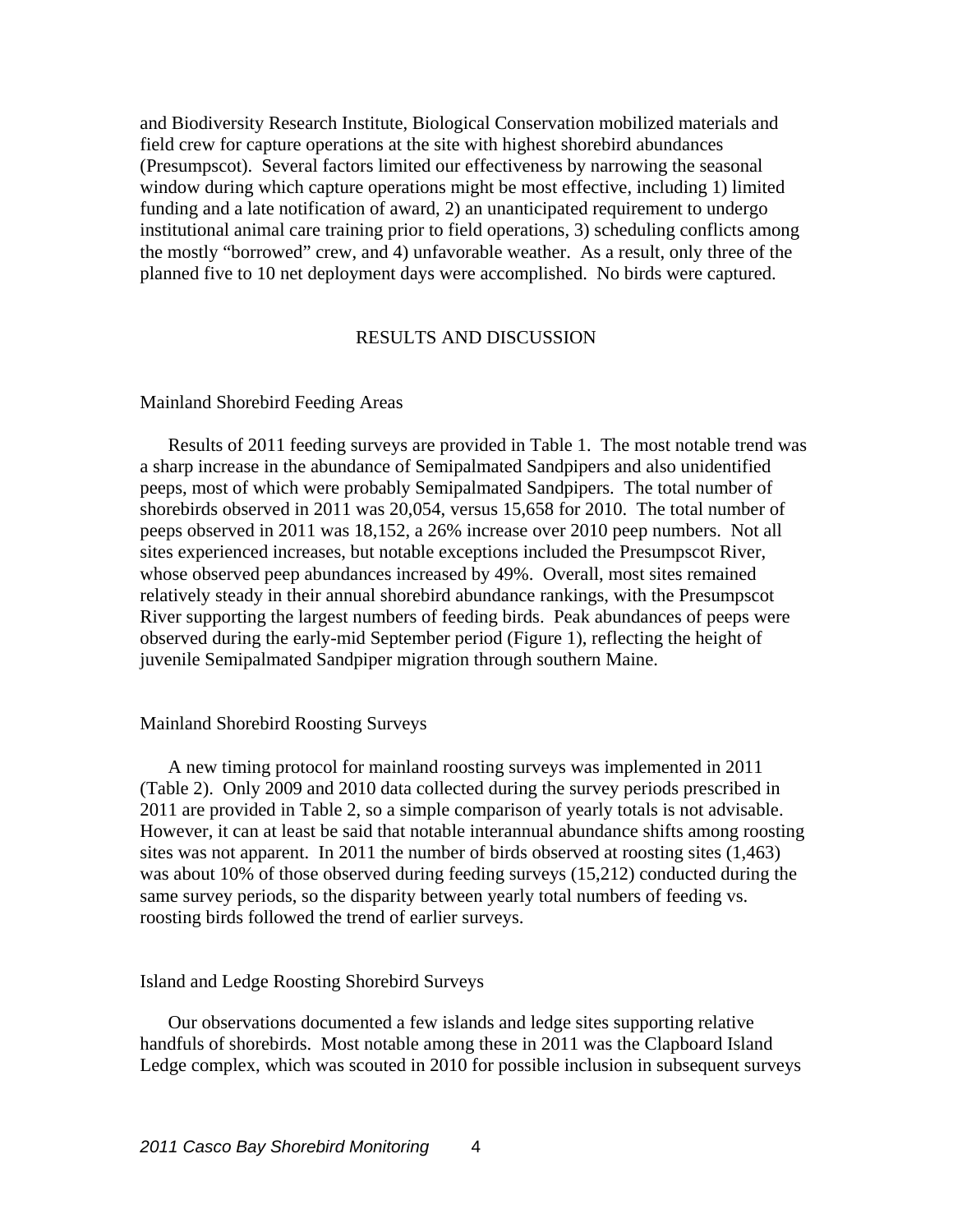| <b>Species observed</b>             | <b>Maquoit Bay</b> |                |              |              | <b>Royal River</b> |                        |                | <b>Presumpscot River</b> |                |                | <b>Mackworth Flats</b> |                |                | <b>Back Cove</b> |                |                | <b>Upper Fore River<sup>4</sup></b> |                |                | <b>Annual Total</b> |                |
|-------------------------------------|--------------------|----------------|--------------|--------------|--------------------|------------------------|----------------|--------------------------|----------------|----------------|------------------------|----------------|----------------|------------------|----------------|----------------|-------------------------------------|----------------|----------------|---------------------|----------------|
|                                     | 2009               | 2010           | 2011         | 2009         | 2010               | 2011                   | 2009           | 2010                     | 2011           | 2009           | 2010                   | 2011           | 2009           | 2010             | 2011           | 2009           | 2010                                | 2011           | 2009           | 2010                | 2011           |
| <b>Black-bellied Plover</b>         | 155                | 179            | 210          | 17           | $\overline{2}$     | $\overline{1}$         | 118            | 219                      | 412            | $\mathbf 0$    | $\overline{4}$         | $\mathbf 0$    | 83             | 65               | 51             | $\mathbf 0$    | $\overline{2}$                      | 21             | 373            | 471                 | 695            |
| American Golden Plover              | $\mathbf 0$        | $\mathbf 0$    | $\mathbf 0$  | $\Omega$     | $\mathbf 0$        | $\mathbf 0$            | $\mathbf 0$    | $\mathbf 0$              | $\mathbf 0$    | $\mathbf 0$    | $\mathbf 0$            | $\mathbf 0$    | $\mathbf 0$    | $\mathbf 0$      | -1             | $\mathbf 0$    | $\mathbf 0$                         | $\mathbf{1}$   | $\mathbf 0$    | $\mathbf 0$         | 2              |
| <b>Semipalmated Plover</b>          | 53                 | 93             | 52           | 74           | 114                | 147                    | 9              | 28                       | 278            | 259            | 12                     | 24             | 90             | 64               | 126            | 27             | 60                                  | 187            | 512            | 371                 | 814            |
| Killdeer                            | $\mathbf 0$        | $\mathbf 0$    | $\mathbf{1}$ | $\mathbf 0$  | $\mathbf 0$        | 0                      | $\mathbf 0$    | $\mathbf 0$              | $\mathbf 0$    | $\mathbf 0$    | $\mathbf 0$            | $\mathbf 0$    | $\overline{2}$ | $\mathbf 0$      | $\mathbf 0$    | $\mathbf 0$    | $\overline{7}$                      | $\mathbf 0$    | $\overline{2}$ | $\overline{7}$      | $\mathbf{1}$   |
| <b>American Avocet</b>              | $\mathbf 0$        | $\mathbf{0}$   | $\mathbf{0}$ | $\mathbf{0}$ | $\overline{0}$     | $\overline{1}$         | $\mathbf 0$    | $\mathbf 0$              | $\mathbf 0$    | $\mathbf 0$    | $\mathbf{0}$           | $\mathbf 0$    | $\Omega$       | $\mathbf{0}$     | $\mathbf 0$    | $\mathbf 0$    | $\mathbf 0$                         | $\mathbf{0}$   | $\Omega$       | $\mathbf{0}$        | $\overline{1}$ |
| <b>Greater Yellowlegs</b>           | 85                 | 71             | 69           | 14           | 17                 | 30                     | 7              | 32                       | 28             | 0              | -1                     | $\mathbf{1}$   | 96             | 50               | 44             | 1              | $\mathbf{1}$                        | 13             | 203            | 172                 | 185            |
| <b>Lesser Yellowlegs</b>            | 33                 | 37             | 40           | 6            | $\overline{1}$     | $\overline{4}$         | 3              | 9                        | $\overline{4}$ | $\overline{1}$ | $\mathbf{0}$           | $\mathbf{1}$   | $\overline{2}$ | $\overline{1}$   | $\mathbf{1}$   | 3              | $\mathbf{1}$                        | $\mathbf{0}$   | 48             | 49                  | 50             |
| Yellowlegs spp.                     | 9                  | 0              | $\mathbf 0$  | 0            | $\overline{2}$     | 15                     | $\mathbf 0$    | $\mathbf 0$              | $\mathbf 0$    | 0              | 0                      | 0              | $\mathbf 0$    | 0                | $\mathbf 0$    | 0              | 0                                   | 0              | 9              | 2                   | 15             |
| <b>Solitary Sandpiper</b>           | $\mathbf 0$        | $\mathbf{0}$   | $\mathbf{0}$ | $\mathbf{0}$ | $\mathbf{0}$       | $\mathbf 0$            | $\mathbf 0$    | $\mathbf{0}$             | 3              | $\mathbf{0}$   | $\mathbf{0}$           | $\mathbf{0}$   | $\mathbf{0}$   | $\mathbf{0}$     | $\mathbf 0$    | $\mathbf 0$    | $\mathbf{0}$                        | 2 <sup>2</sup> | $\mathbf 0$    | $\mathbf{0}$        | $\sqrt{5}$     |
| Willet                              | 7                  | $\mathbf 0$    |              | $\Omega$     | $\mathbf 0$        | 0                      | $\mathbf 0$    | $\mathbf 0$              | $\mathbf 0$    | 0              | $\mathbf 0$            | 0              | $\Omega$       | $\mathbf 0$      | $\Omega$       | $\Omega$       | $\mathbf 0$                         | 0              | $\overline{7}$ | $\mathbf 0$         | $\mathbf{1}$   |
| <b>Spotted Sandpiper</b>            |                    | 6              | $\mathbf{1}$ |              | $\mathbf{0}$       | $\mathbf 0$            | $\overline{1}$ | 9                        | $\overline{2}$ | $\mathbf 0$    | $\overline{1}$         | $\pmb{0}$      |                | $\mathbf{0}$     | $\overline{1}$ | $\Omega$       | $\overline{2}$                      | 9              | $\overline{4}$ | 18                  | 13             |
| Whimbrel                            | 0                  | 0              | $\mathbf{1}$ | 0            | $\mathbf 0$        | $\mathbf 0$            | $\mathbf 0$    | $\mathbf 0$              | 0              | 0              | $\mathbf 0$            | $\Omega$       | 0              | $\mathbf 0$      | 0              | $\Omega$       | $\mathbf 0$                         | $\mathbf 0$    | $\mathbf 0$    | $\mathbf 0$         | $\mathbf{1}$   |
| <b>Hudsonian Godwit</b>             | $\mathbf{0}$       | $\overline{2}$ | $\mathbf{0}$ | $\mathbf{0}$ | $\overline{0}$     | $\mathbf 0$            | $\mathbf 0$    | $\mathbf{0}$             | $\mathbf 0$    | $\mathbf{0}$   | $\mathbf 0$            | $\overline{0}$ | $\Omega$       | $\mathbf 0$      | $\mathbf 0$    | $\mathbf 0$    | $\mathbf{0}$                        | $\mathbf 0$    | $\overline{0}$ | $\overline{2}$      | $\mathbf 0$    |
| Ruddy Turnstone                     | $\mathbf 0$        | $\mathbf 0$    | $\mathbf 0$  | 0            | $\mathbf 0$        | $\mathbf 0$            | $\mathbf 0$    | $\mathbf 0$              | $\mathbf 0$    | 0              | $\mathbf{0}$           | 0              | ٠              | $\mathbf 0$      | $\mathbf 0$    | $\mathbf 0$    | 0                                   | 0              |                | $\mathbf 0$         | $\mathbf 0$    |
| <b>Red Knot</b>                     | $\mathbf{0}$       | $\overline{0}$ | $\mathbf 0$  | $\mathbf{0}$ | $\overline{0}$     | $\mathbf{0}$           | $\overline{0}$ | $\overline{0}$           | $\mathbf{0}$   | $\overline{0}$ | $\mathbf{0}$           | $\mathbf{0}$   | $\mathbf{0}$   | $\mathbf{0}$     | $\mathbf{1}$   | $\mathbf{0}$   | $\mathbf{0}$                        | 2              | $\overline{0}$ | $\mathbf{0}$        | $\mathbf{3}$   |
| Semipalmated Sandpiper              | 130                | 609            | 342          | 237          | 458                | 643                    | 308            | 3,513                    | 10,400         | 47             | 1,900                  | 1,693          | 656            | 798              | 849            | 259            | 936                                 | 1,510          | 1,637          | 8,214               | 15,437         |
| <b>Western Sandpiper</b>            | $\mathbf{0}$       | $\mathbf{0}$   | $\mathbf{0}$ |              | $\overline{0}$     | $\mathbf{0}$           | $\mathbf{0}$   | $\mathbf{0}$             | $\overline{2}$ | $\mathbf{0}$   | $\Omega$               | $\mathbf{0}$   | $\mathbf{0}$   | $\overline{0}$   | $\mathbf 0$    | $\mathbf{0}$   | $\mathbf{0}$                        | $\mathbf{0}$   | $\overline{1}$ | $\mathbf{0}$        | $\overline{2}$ |
| Least Sandpiper                     | 60                 | 78             | 73           | 29           | 55                 | 16                     | -1             | 19                       | 6              | -1             | 18                     | 3              | 18             | 16               | 12             | 13             | 12                                  | 34             | 122            | 198                 | 144            |
| <b>White-rumped Sandpiper</b>       | $\mathbf{0}$       | 12             | 8            |              | $\mathbf{0}$       | $\mathbf{0}$           | $\mathbf 0$    | $\mathbf 0$              | 12             | $\mathbf{0}$   | $\mathbf{0}$           | $\mathbf 0$    | $\Omega$       | $\overline{1}$   | $\overline{7}$ | $\overline{1}$ | $\mathbf{0}$                        | $\sqrt{5}$     | $\overline{2}$ | 13                  | 32             |
| <b>Baird's Sandpiper</b>            | 0                  | 1              | 1            | $\Omega$     | $\mathbf 0$        | 0                      | $\mathbf 0$    | $\mathbf 0$              | 2              | 0              | $\mathbf 0$            | 0              | 1              | 0                | 0              | $\mathbf 0$    | 0                                   | 0              | -1             | $\mathbf{1}$        | 3              |
| <b>Pectoral Sandpiper</b>           | $\Omega$           | $\overline{4}$ | 2            | $\mathbf{0}$ | $\overline{0}$     | $\mathbf{0}$           | $\overline{0}$ | $\Omega$                 | $\mathbf{0}$   | $\overline{0}$ | $\overline{0}$         | $\mathbf{0}$   | $\mathbf{0}$   | 3                | $\mathbf{0}$   | $\mathbf{0}$   | $\mathbf{0}$                        | $\mathbf{0}$   | $\overline{0}$ | $\overline{7}$      | $\overline{2}$ |
| Unidentified Peep spp. <sup>B</sup> | 0                  | $\mathbf 0$    | $\mathbf 0$  | 307          | 1,874              | .493<br>$\overline{2}$ | 2,665          | 3,491                    | 30             | 0              | 11                     | 8              | $\Omega$       | 49               | 1              | 719            | 587                                 | 0              | 3,691          | 6,012               | 2,532          |
| <b>Dunlin</b>                       | 18                 | 38             | 23           | $\mathbf{0}$ | $\mathbf{0}$       | $\mathbf{0}$           | $\mathbf 0$    | $\mathbf 0$              | $\overline{5}$ | $\mathbf{0}$   | $\mathbf{0}$           | $\mathbf{0}$   | $\mathbf{0}$   | 2                | $\overline{2}$ | $\mathbf 0$    | $\mathbf{0}$                        | 3              | 18             | 40                  | 33             |
| <b>Buff-breasted Sandpiper</b>      | $\mathbf 0$        | $\mathbf 0$    | $\mathbf 0$  | $\Omega$     | $\mathbf 0$        | 0                      | $\mathbf 0$    | $\mathbf 0$              | $\mathbf 0$    | $\mathbf 0$    | $\mathbf 0$            | 0              | $\Omega$       | 0                | 11             | $\Omega$       | 0                                   | 0              | $\mathbf 0$    | $\mathbf 0$         | 11             |
| <b>Short-billed Dowitcher</b>       | 76                 | 48             | 56           | $\mathbf{0}$ | $\mathbf{0}$       | $\mathbf{0}$           | 13             | 12                       | $\overline{4}$ | $\overline{2}$ | 10                     | $\mathbf 0$    |                | 10               | $6\phantom{1}$ | $\Omega$       | $\mathbf{0}$                        | $\overline{2}$ | 92             | 80                  | 68             |
| Long-billed Dowitcher               | $\mathbf 0$        | $\mathbf 1$    | $\mathbf 0$  | $\Omega$     | $\mathbf 0$        | $\mathbf 0$            | $\mathbf 0$    | $\mathbf 0$              | $\mathbf 0$    | 0              | $\mathbf 0$            | 0              | $\Omega$       | $\mathbf 0$      | $\mathbf 0$    | $\mathbf 0$    | $\mathbf 0$                         | $\mathbf 0$    | $\mathbf 0$    | $\mathbf{1}$        | $\mathbf 0$    |
| Unidentified Dowitcher spp.         | $\mathbf 0$        | $\mathbf{0}$   | $\mathbf 0$  | 1            | $\mathbf 0$        | $\mathbf{0}$           | $\mathbf{0}$   | $\mathbf 0$              | $\mathbf{0}$   | $\overline{0}$ | $\mathbf 0$            | $\mathbf{0}$   | $\mathbf{0}$   | $\mathbf{0}$     | $\mathbf 0$    | $\mathbf{0}$   | $\mathbf{0}$                        | $\mathbf{0}$   | $\overline{1}$ | $\mathbf{0}$        | $\mathbf{0}$   |
| Unidentified short-leg spp.         | $\mathbf 0$        | $\Omega$       | $\mathbf 0$  | $\Omega$     | $\mathbf 0$        | 4                      | $\mathbf 0$    | $\Omega$                 | $\mathbf 0$    | $\Omega$       | $\Omega$               | $\mathbf 0$    | $\mathbf 0$    | $\Omega$         | $\mathbf 0$    | $\Omega$       | $\mathbf 0$                         | $\mathbf 0$    | $\mathbf 0$    | $\mathbf 0$         |                |
| Total, by site                      | 627                | 1,179          | 880          | 688          | 2,523              | 3,354                  | 3,125          | 7,332                    | 11,188         | 310            | 1,957                  | 1,730          | 951            | ,059             | 1,113          | .023           | 1,608                               | 1,789          | 6,724          | 15,658              | 20,054         |

Table 1. Seasonal shorebird abundance observed during six visits each to designated feeding areas in Casco Bay, July 15 - October 15, 2009-2011.

<sup>A</sup> The Upper Fore River site was formerly referred to as "Stroudwater River." The Lower Fore River (formerly "Upper Fore River") site was not surveyed in 2011 due to relatively low observed shorebird use. B Any small calidrid sandpiper species often lumped under the heading "peeps" when conditions prevent identification to species. Most peeps observed in our study area are Semipalmated Sandpipers.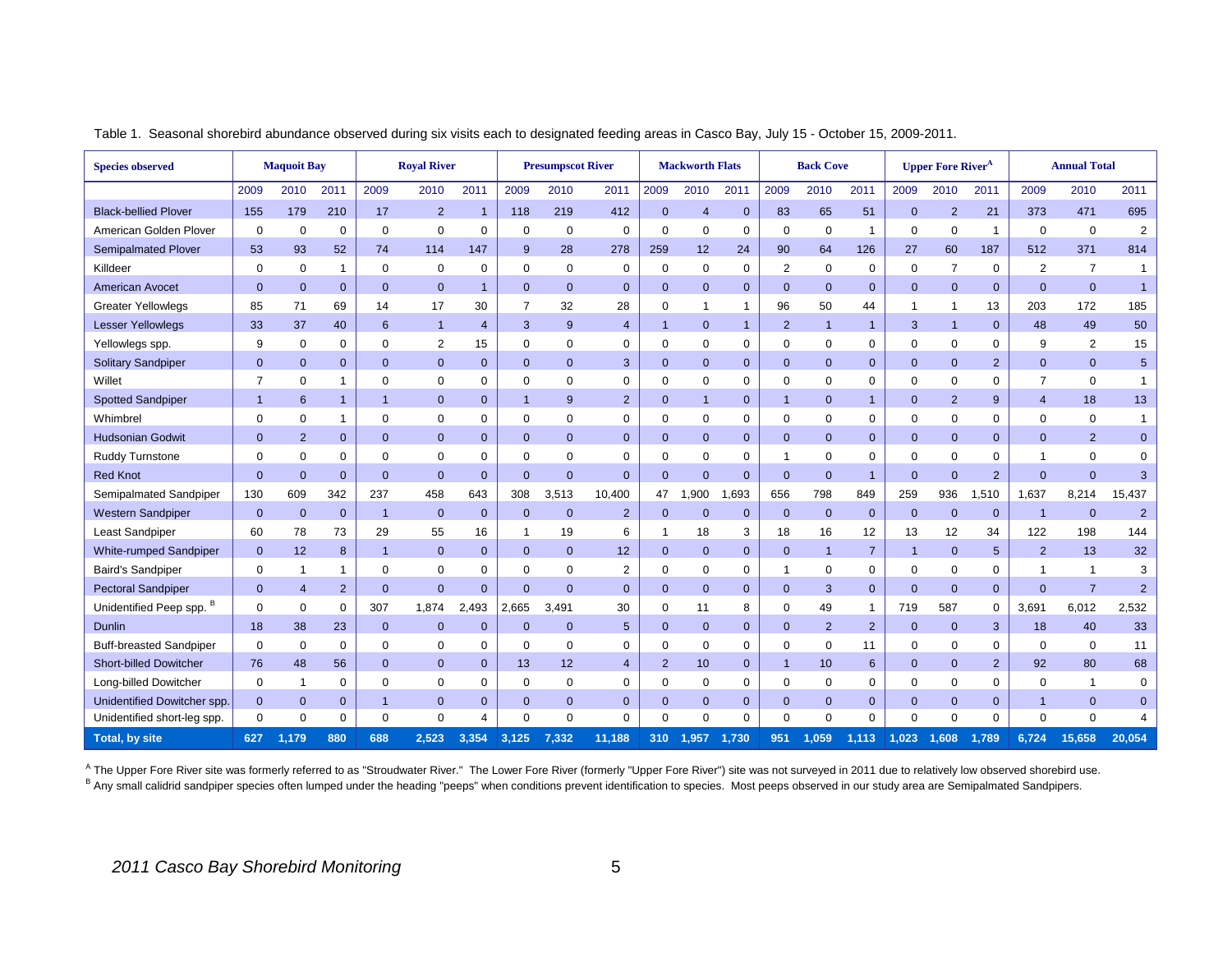

Figure 1. Migration phenology of small calidrid sandpipers (mostly Semipalmated Sandpipers) observed at Casco Bay shorebird feeding areas in 2011.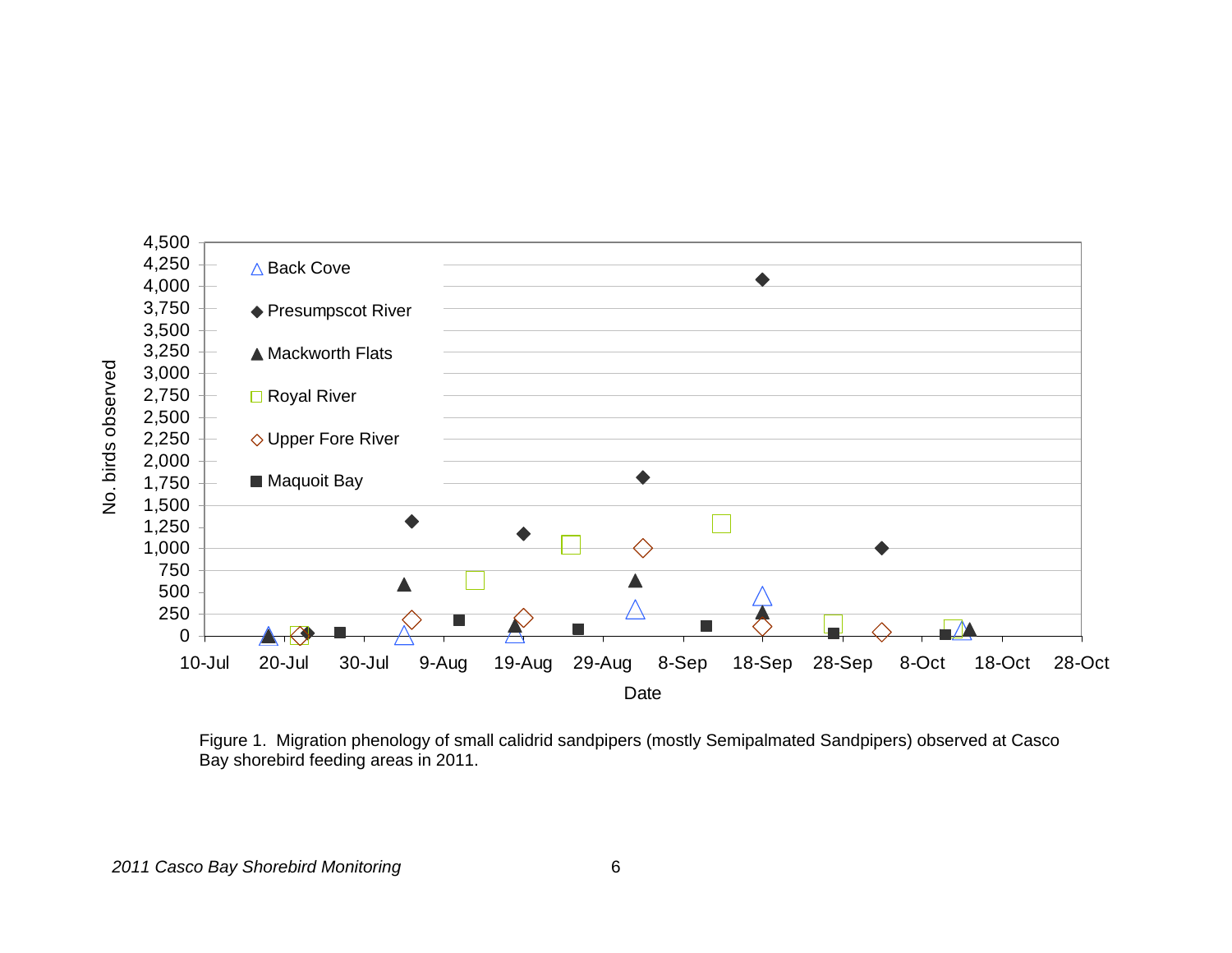Table 2. Seasonal shorebird abundance observed during surveys at designated roosting areas in Casco Bay, 2009-2011. In 2011, one survey each was conducted 15-31 Aug, 1-15 Sep, and 16-30 Sep. If less than three surveys were conducted according to that timing, the number of conforming surveys is provided in the year field (in parentheses).

| <b>Species observed</b>       | <b>Upper New</b><br><b>Meadows</b> | Ma-<br>quoit Bay | <b>Royal River</b> |                |                | <b>Cousins River</b> |                | <b>Mackworth Flats</b> |                   |                | <b>Back</b><br><b>Cove</b> | <b>Upper Fore</b><br>River <sup>A</sup> |                |                | <b>Annual Total</b> |                |
|-------------------------------|------------------------------------|------------------|--------------------|----------------|----------------|----------------------|----------------|------------------------|-------------------|----------------|----------------------------|-----------------------------------------|----------------|----------------|---------------------|----------------|
|                               | 2011                               | 2011             | 2010(2)            | 2011           | 2009(1)        | 2010                 | 2011           |                        | 2009 (2) 2010 (1) | 2011           | 2011                       | 2009(1)                                 | 2011           | 2009           | 2010                | 2011           |
| <b>Black-bellied Plover</b>   | $\mathbf 0$                        | 210              | $\mathbf{0}$       | $\overline{1}$ | $\mathbf 0$    | $\mathbf{0}$         | $\mathbf 0$    | 42                     | $\mathbf{0}$      | $\mathbf{0}$   | 59                         | $\mathbf 0$                             | 21             | 42             | $\mathbf{0}$        | 291            |
| American Golden Plover        | 0                                  | 0                | $\mathbf 0$        | $\mathbf 0$    | $\mathbf 0$    | $\mathbf 0$          | 0              | 0                      | $\mathbf 0$       | 0              | $\mathbf{1}$               | 0                                       | 1              | 0              | $\mathbf 0$         | 2              |
| <b>Semipalmated Plover</b>    | $\overline{0}$                     | 12               | $\overline{0}$     | 147            | $\Omega$       | $\mathbf{0}$         | 24             | $\overline{0}$         | $\mathbf{0}$      | $\overline{2}$ | $\overline{4}$             | $\overline{2}$                          | 61             | $\overline{0}$ | $\Omega$            | 250            |
| Killdeer                      | $\Omega$                           | 1                | $\mathbf 0$        | $\mathbf 0$    | $\mathbf 0$    | $\mathbf 0$          | 0              | 0                      | $\mathbf 0$       | $\Omega$       | $\Omega$                   | $\Omega$                                | $\mathbf 0$    | 0              | $\Omega$            | $\mathbf{1}$   |
| <b>American Avocet</b>        | $\mathbf{0}$                       | $\mathbf{0}$     | $\overline{0}$     | $\overline{1}$ | $\Omega$       | $\mathbf{0}$         | $\mathbf{0}$   | $\overline{0}$         | $\Omega$          | $\Omega$       | $\Omega$                   | $\Omega$                                | $\overline{0}$ | $\overline{0}$ | $\Omega$            | $\mathbf{1}$   |
| <b>Greater Yellowlegs</b>     | 4                                  | 4                | 0                  | 0              | 0              | 13                   | 27             | 0                      | $\mathbf 0$       | $\Omega$       | 71                         | 0                                       | 3              | 0              | 13                  | 109            |
| Lesser Yellowlegs             | $\overline{4}$                     | 19               | $\overline{0}$     | $\mathbf{0}$   | $\overline{1}$ | 32                   | $\mathbf{0}$   | $\overline{0}$         | $\mathbf{0}$      | $\mathbf{0}$   | 2                          | $\overline{0}$                          | $\mathbf{0}$   | $\mathbf{1}$   | 32                  | 25             |
| Unidentified Yellowlegs spp.  | 0                                  | 0                | $\mathbf 0$        | 15             | $\Omega$       | 10                   | 3              | $\Omega$               | $\mathbf 0$       | $\mathbf 0$    | $\mathbf 0$                | $\Omega$                                | $\mathbf 0$    | 0              | 10                  | 18             |
| <b>Solitary Sandpiper</b>     | $\mathbf{1}$                       | $\mathbf{1}$     | $\overline{0}$     | $\overline{0}$ | $\Omega$       | $\overline{0}$       | $\overline{0}$ | $\Omega$               | $\Omega$          | $\Omega$       | $\Omega$                   | $\Omega$                                | $\overline{0}$ | $\mathbf{0}$   | $\Omega$            | $\overline{2}$ |
| Willet                        | 0                                  | $\mathbf{1}$     | $\mathbf 0$        | $\mathbf 0$    | $\mathbf{1}$   | $\mathbf 0$          | 0              | $\mathbf 0$            | $\mathbf 0$       | 0              | $\mathbf 0$                | 0                                       | $\mathbf 0$    | $\mathbf{1}$   | 0                   | 1              |
| <b>Spotted Sandpiper</b>      | $\mathbf{1}$                       | $\mathbf 0$      | $\mathbf{0}$       | $\mathbf{0}$   | $\Omega$       | $\mathbf{0}$         | $\mathbf{0}$   | $\mathbf 0$            | $\mathbf{0}$      | $\mathbf{1}$   | 2                          | $\mathbf{1}$                            | $\mathbf{0}$   | $\mathbf{0}$   | $\mathbf 0$         | $\overline{4}$ |
| Whimbrel                      | 0                                  | $\mathbf{1}$     | 0                  | 0              | 0              | $\mathbf 0$          | 0              | 0                      | 0                 | 0              | 0                          | 0                                       | 0              | 0              | 0                   | $\mathbf{1}$   |
| <b>Hudsonian Godwit</b>       | $\mathbf{0}$                       | $\overline{0}$   | $\overline{0}$     | $\overline{0}$ | $\overline{0}$ | $\overline{0}$       | $\mathbf{0}$   | $\overline{0}$         | $\overline{0}$    | $\overline{0}$ | $\mathbf{0}$               | $\overline{0}$                          | $\overline{0}$ | $\overline{0}$ | $\mathbf{0}$        | $\overline{0}$ |
| Ruddy Turnstone               | $\Omega$                           | 0                | $\mathbf 0$        | $\mathbf 0$    | $\Omega$       | $\Omega$             | 0              | $\Omega$               | $\Omega$          | $\Omega$       | $\Omega$                   | $\Omega$                                | $\Omega$       | 0              | $\Omega$            | $\mathbf 0$    |
| <b>Red Knot</b>               | $\overline{0}$                     | $\overline{0}$   | $\overline{0}$     | $\overline{0}$ | $\Omega$       | $\overline{0}$       | $\overline{0}$ | $\Omega$               | $\overline{0}$    | $\overline{0}$ | $\overline{1}$             | $\Omega$                                | $\overline{0}$ | $\overline{0}$ | $\Omega$            | $\mathbf{1}$   |
| Semipalmated Sandpiper        | $\overline{7}$                     | 30               | $\mathbf 0$        | $\mathbf{1}$   | $\mathbf 0$    | 12                   | 16             | 40                     | $\mathbf 0$       | $\mathbf 0$    | 80                         | $\mathbf{1}$                            | 201            | 40             | 12                  | 335            |
| <b>Least Sandpiper</b>        | 88                                 | 48               | $\mathbf{0}$       | $\overline{1}$ | 5              | 96                   | $\mathbf{1}$   | 3                      | $\overline{1}$    | $\overline{7}$ | $\overline{5}$             | 15                                      | $\mathbf{1}$   | 8              | 97                  | 151            |
| White-rumped Sandpiper        | 0                                  | 0                | 0                  | $\mathbf 0$    | $\mathbf 0$    | 0                    | 0              | 0                      | $\mathbf 0$       | 0              | 2                          | 0                                       | $\mathbf{1}$   | 0              | $\mathbf 0$         | 3              |
| <b>Baird's Sandpiper</b>      | $\overline{0}$                     | $\mathbf{0}$     | $\mathbf{0}$       | $\mathbf{0}$   | $\Omega$       | $\overline{0}$       | $\overline{0}$ | $\overline{0}$         | $\overline{0}$    | $\overline{0}$ | $\overline{1}$             | $\Omega$                                | $\overline{0}$ | $\overline{0}$ | $\mathbf{0}$        | $\mathbf{1}$   |
| Pectoral Sandpiper            | 0                                  | $\mathbf{1}$     | $\mathbf 0$        | $\mathbf 0$    | 5              | $\mathbf 0$          | 0              | 0                      | $\mathbf 0$       | 0              | $\Omega$                   | 0                                       | 0              | 5              | $\mathbf 0$         | $\mathbf{1}$   |
| Unidentified Peep spp. B      | $\mathbf 0$                        | $\mathbf{0}$     | 80                 | 42             | $\Omega$       | 178                  | 83             | $\overline{0}$         | $\mathbf{0}$      | 8              | 104                        | 100                                     | $\overline{0}$ | $\overline{0}$ | 258                 | 237            |
| Dunlin                        | 0                                  | 0                | 0                  | $\mathbf 0$    | $\mathbf 0$    | $\mathbf 0$          | 0              | $\mathbf 0$            | $\mathbf 0$       | 1              | 2                          | $\mathbf 0$                             | $\mathbf 0$    | 0              | $\mathbf 0$         | 3              |
| <b>Short-billed Dowitcher</b> | $\mathbf{0}$                       | 5                | $\mathbf{0}$       | $\mathbf{0}$   | $\overline{0}$ | $\mathbf{0}$         | $\mathbf{0}$   | $\mathbf 0$            | $\mathbf{0}$      | $\mathbf{0}$   | 11                         | $\mathbf{0}$                            | $\mathbf{0}$   | $\mathbf{0}$   | $\mathbf{0}$        | 16             |
| Wilson's Snipe                | 0                                  | 0                | $\mathbf 0$        | $\mathbf 0$    | 0              | 0                    | 0              | 0                      | $\mathbf 0$       | 0              | $\mathbf 0$                | 0                                       | 0              | 0              | $\mathbf 0$         | $\mathbf 0$    |
| <b>Total, by site</b>         | 105                                | 333              | 80                 | 208            | 12             | 341                  | 154            | 85                     | 1                 | 19             | 345                        | 119                                     | 289            | 97             | 422                 | 1,453          |

<sup>A</sup> Upper Fore River was formerly referred to as "Stroudwater River." Surveys at Lower Fore River (formerly "Upper Fore River") were suspended in 2011 due to low shorebird use.

B Any small calidrid sandpiper species often lumped under the heading "peeps" when conditions prevent identification to species. Most peeps observed in our study area are Semipalmated Sandpipers.

# *2011 Casco Bay Shorebird Monitoring* 7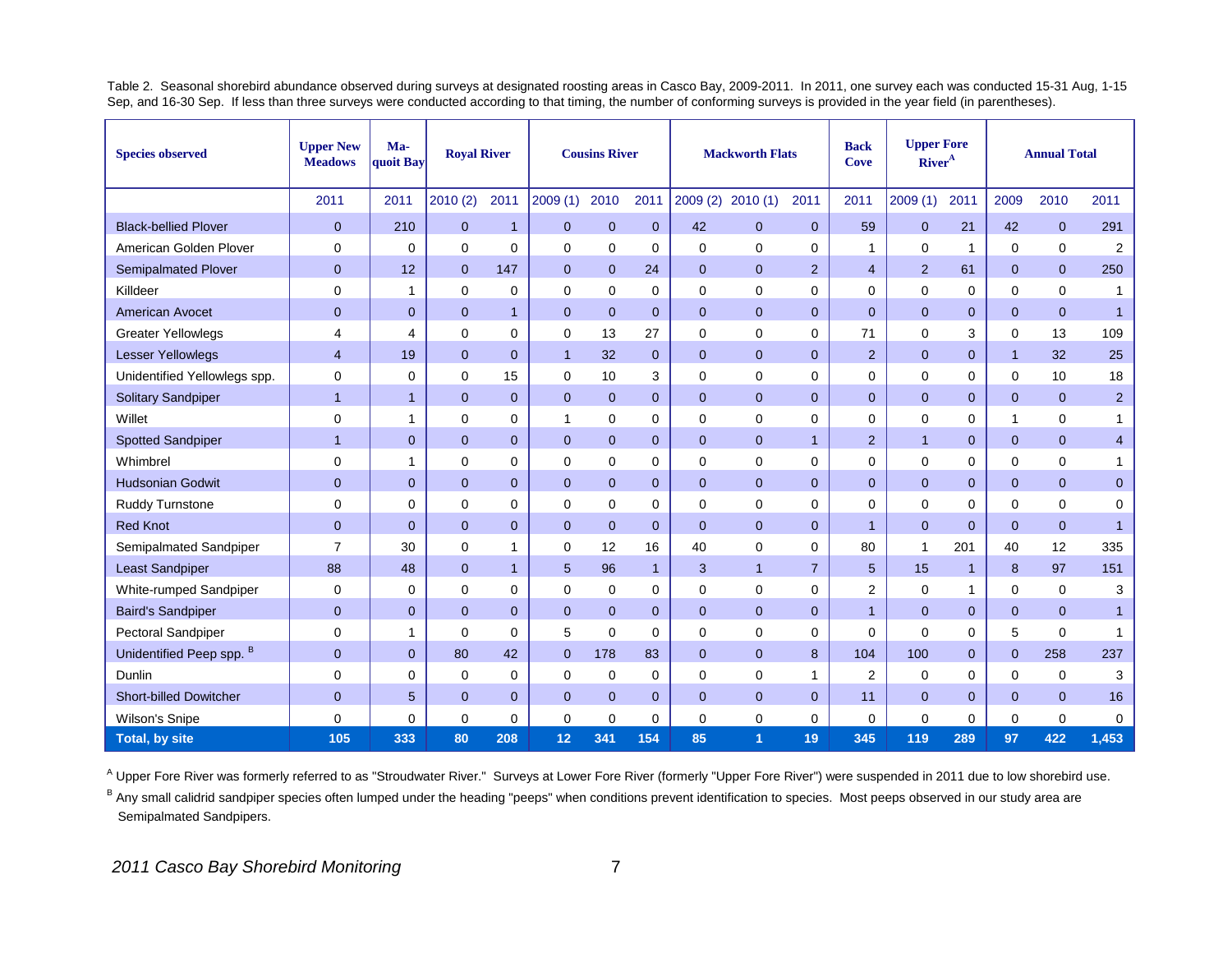(Tables 3-5). During one 2011 survey at this site, we observed close to 300 Semipalmated Sandpipers feeding in the rockweed (*Fucus* spp.) that bordered the eastern shoreline of the southernmost ledge. Shorebirds were not observed during a subsequent visit, but a nearby merlin (*Falco columbarius*) on Clapboard Island may have deterred shorebirds from using the site. Stepping Stones was the one site from previous years included in the 2011 list of sites. Despite observing hundreds of shorebirds during 2009 and 2010 surveys of this site, no birds were observed in 2011. It bears mentioning that 2010 records indicated the potential for fewer shorebird observations at Stepping Stones as August progresses. Whether that is a repeatable seasonal trend is unknown, but the lack of birds in 2011 raises the question of whether initiating island-ledge surveys later than planned may have hindered our success in observing birds at some sites.

## CONCLUSIONS AND RECOMMENDATIONS

Surveys at the monitored sites are providing valuable insights into use of Casco Bay habitats by shorebirds. In at least one case (Royal River), we've documented that the boundaries of State-designated shorebird habitat does not encompass all areas of peak shorebird habitat-use. At other sites, data suggest that shorebird-use may have declined. However, with only three consecutive years of monitoring effort, prudent use of these data suggests that implementation of management revisions be approached with care. With support for continued monitoring of designated sites, we anticipate a dataset whose duration and resolution will provide decision makers with defensible, science-based information that enhances the conservation of shorebirds in Casco Bay.

Given funding constraints, islands and ledges have not been subject to the same survey frequency as mainland sites. Setting aside that important fact, it appears that relatively large aggregations (500-1,000) of roosting shorebirds on islands and ledges may be uncommon or rare. To obtain more conclusive results, an increase in the number of island-ledge surveys per site and total number of sites visited may be required during at least one "representative" season.

Where most Casco Bay shorebirds roost when mudflats are flooded is a persistent, unanswered question. Do they roost on island-ledge systems? Do they use designated roosting areas outside of Casco Bay. Do adults and juveniles use the same types of roosting habitats? Island-ledge surveys may yet hold some promise toward finding some answers, but tracking the movements of a sufficient number of birds from feeding areas to roosting sites would probably provide more conclusive results. Toward that end, the feasibility of tracking methods such as radio telemetry or radar can be explored in light of multiple factors, including the potential risk to study subjects, personnel and equipment requirements, overall project cost, and the conservation benefit each method is likely to provide.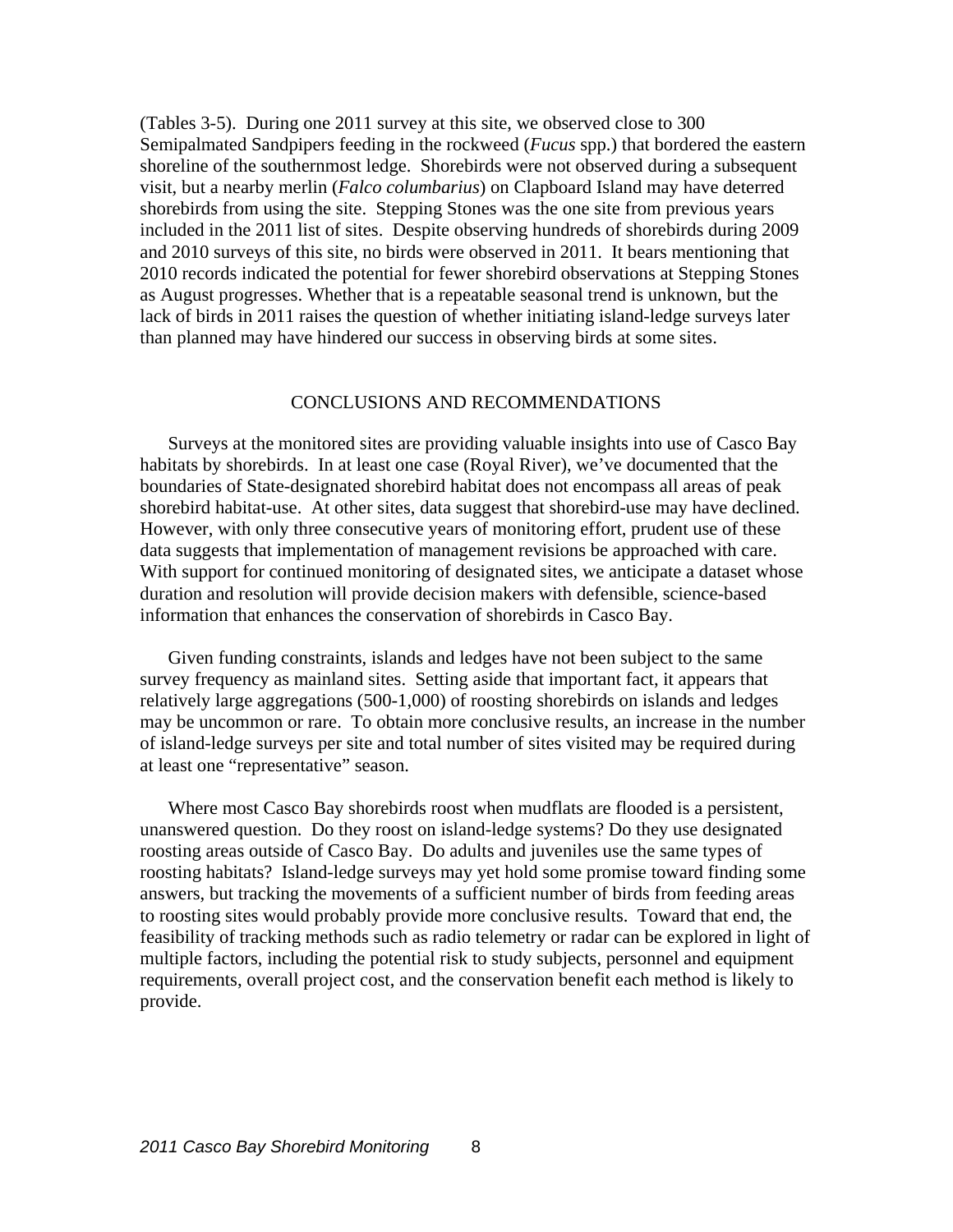Table 3. Shorebirds observed during Casco Bay island-ledge roosting surveys from Mackworth I. to Mere Pt., August 26-September 26, 2011. The number of surveys is provided beneath each site name.

| Species observed                                                                                                                                                             | <b>Brothers</b><br>The | ℧<br>Clapboaro<br>edges<br>So.<br>2 | $\infty$<br>$\overline{\phantom{0}}$<br>Jaymarke<br>Falmouth<br>Ledge<br>2 | Basket<br>$\overline{2}$ | The Nubbin<br>2 | Cove<br>Cousins<br>တိ | -Blaney<br>Pt Ledge<br>Cousins<br>$\overline{2}$ | <u>თ</u><br>Green I<br>Upper<br>2 | ∞<br>ittle French<br>2 | ⊻<br>French<br>-edges<br>ittle<br>2 | $\overline{\omega}$<br>French | Bustins Ledge<br>2 | <b>Little Bustins</b><br>$\mathcal{P}$ | Crab<br>2 | Bowman I<br>2 | ea<br>Pound of<br>$\overline{2}$ | Moore Pt.<br>2 | Sow I. | Pigs<br>and<br>Ledges<br>Sow<br>2 | Ledge<br>Sister<br>2 |
|------------------------------------------------------------------------------------------------------------------------------------------------------------------------------|------------------------|-------------------------------------|----------------------------------------------------------------------------|--------------------------|-----------------|-----------------------|--------------------------------------------------|-----------------------------------|------------------------|-------------------------------------|-------------------------------|--------------------|----------------------------------------|-----------|---------------|----------------------------------|----------------|--------|-----------------------------------|----------------------|
| <b>Black-bellied Plover</b><br>Semipalmated Plover<br>Whimbrel<br><b>Ruddy Turnstone</b><br><b>Red Knot</b><br>Semipalmated Sandpiper<br>Unidentified Peep spp. <sup>A</sup> |                        | 283                                 |                                                                            | 4                        | 6               |                       |                                                  | 45<br>3                           |                        | 14<br>6<br>24                       | 2<br>62                       |                    |                                        | 5         | 11<br>4       |                                  |                |        | 18                                |                      |

<sup>A</sup> Any small calidrid sandpiper species often lumped under the heading "peeps" when conditions prevent identification to species. Most peeps observed in our study area are Semipalmated Sandpipers.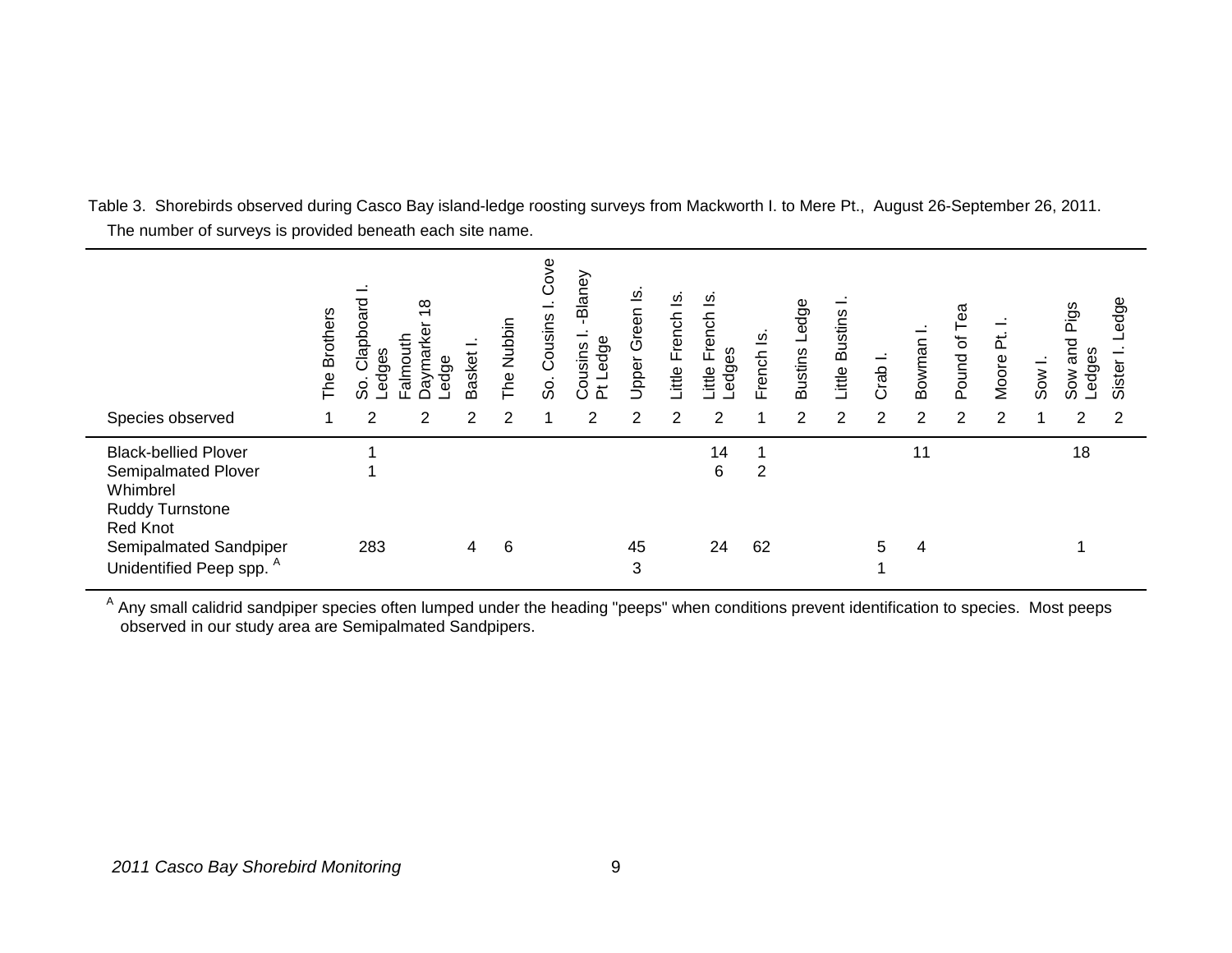Table 4. Shorebirds observed during Casco Bay island-ledge roosting surveys from Middle Bay to Lukse Sound, August 26- September 26, 2011. The number of surveys is provided beneath each site name.

| Species observed                                                      | <b>Black Rock</b> | edge<br>ᆜ<br>Brant I | edges<br>ᆜ<br>Grassy<br>$\overline{2}$ | rony<br>2 | Whaleboat<br>edges-<br>Little | Goose Nest<br>4 | Stockman<br>2 | Little Birch<br>2 | Horse | Crow I<br>2 | Stave<br>2 | Ministerial<br>2 | <b>Bates</b> | Stones<br>Stepping<br>2 | Rock<br>College<br>2 | Ram I.<br>3 | Green<br>nner<br>3 | Green<br>Outer | Pork<br>$\overline{\sigma}$<br>Junk |
|-----------------------------------------------------------------------|-------------------|----------------------|----------------------------------------|-----------|-------------------------------|-----------------|---------------|-------------------|-------|-------------|------------|------------------|--------------|-------------------------|----------------------|-------------|--------------------|----------------|-------------------------------------|
| <b>Black-bellied Plover</b><br><b>Semipalmated Plover</b><br>Whimbrel |                   |                      |                                        |           |                               | 3               |               |                   |       |             | 8          |                  |              |                         |                      |             |                    |                |                                     |
| <b>Ruddy Turnstone</b><br><b>Red Knot</b>                             |                   |                      |                                        |           |                               |                 |               |                   |       |             |            |                  |              |                         |                      |             | 3                  |                |                                     |
| Semipalmated Sandpiper<br>Unidentified Peep spp. <sup>A</sup>         |                   |                      |                                        |           |                               |                 |               |                   |       |             |            |                  |              |                         |                      | 8           | っ                  |                |                                     |

<sup>A</sup> Any small calidrid sandpiper species often lumped under the heading "peeps" when conditions prevent identification to species. Most peeps observed in our study area are Semipalmated Sandpipers.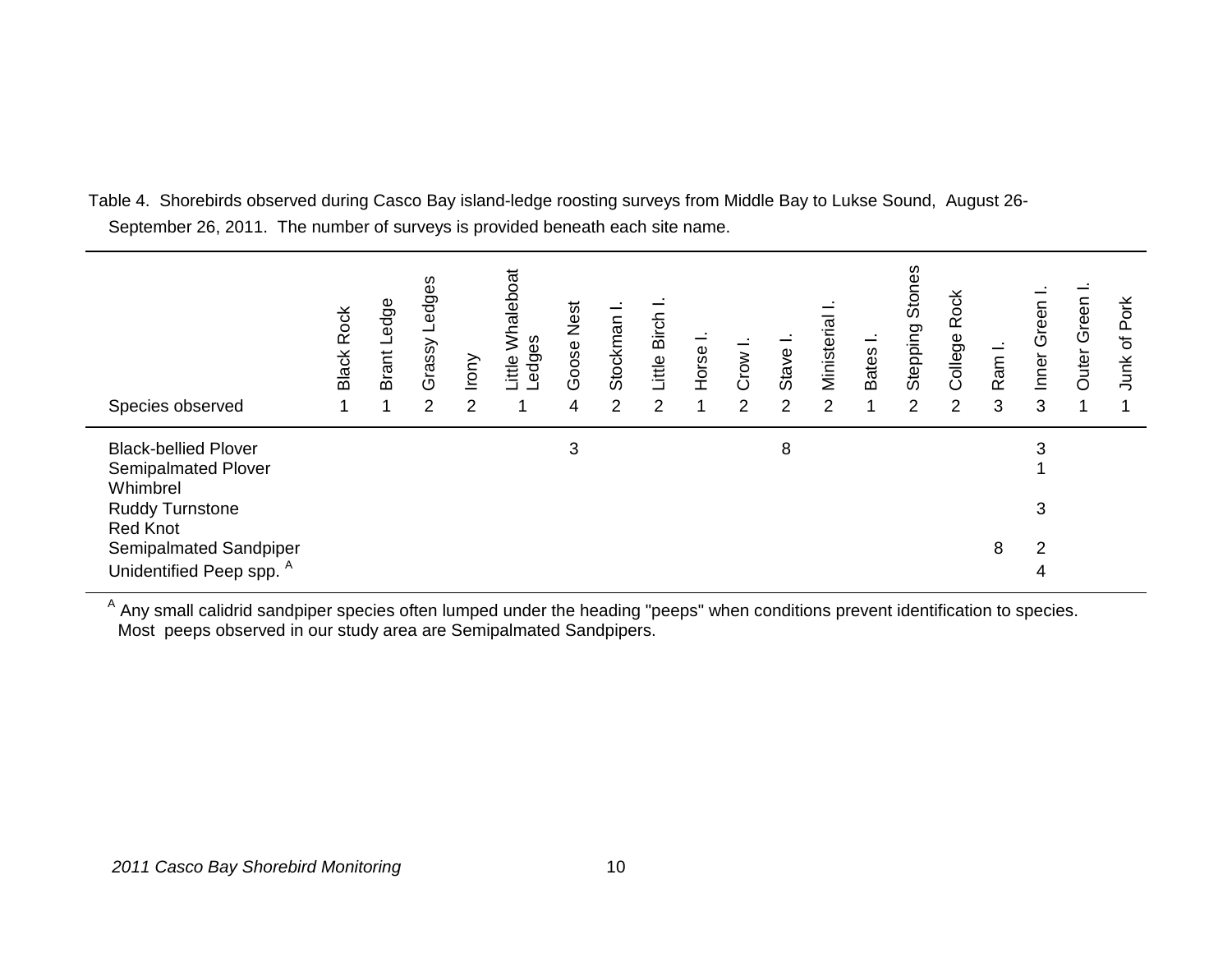Table 5. Shorebirds observed during Casco Bay island-ledge roosting surveys between Bailey I and Small Pt., August 26- September 26, 2011. The number of surveys is provided beneath each site name.

| Species observed                                                                                                                                                             | Pond | Cedar Ledges | <b>Yellow Rock</b><br>1 | Two Bush | Elm Islands | Jenny | Flag1 | Long Ledges<br>1 | Roque<br>1 | Cow<br>East Brown<br>$\overline{2}$ | No. Mark Island | White Bull<br>$\overline{2}$ | East Ragged<br>Ledges<br>edges<br>3 |  |
|------------------------------------------------------------------------------------------------------------------------------------------------------------------------------|------|--------------|-------------------------|----------|-------------|-------|-------|------------------|------------|-------------------------------------|-----------------|------------------------------|-------------------------------------|--|
| <b>Black-bellied Plover</b><br>Semipalmated Plover<br>Whimbrel<br><b>Ruddy Turnstone</b><br><b>Red Knot</b><br>Semipalmated Sandpiper<br>Unidentified Peep spp. <sup>A</sup> |      |              |                         |          | 23<br>5     |       |       | 3                |            | 2                                   |                 | 4                            |                                     |  |

<sup>A</sup> Any small calidrid sandpiper species often lumped under the heading "peeps" when conditions prevent identification to species. Most peeps observed in our study area are Semipalmated Sandpipers.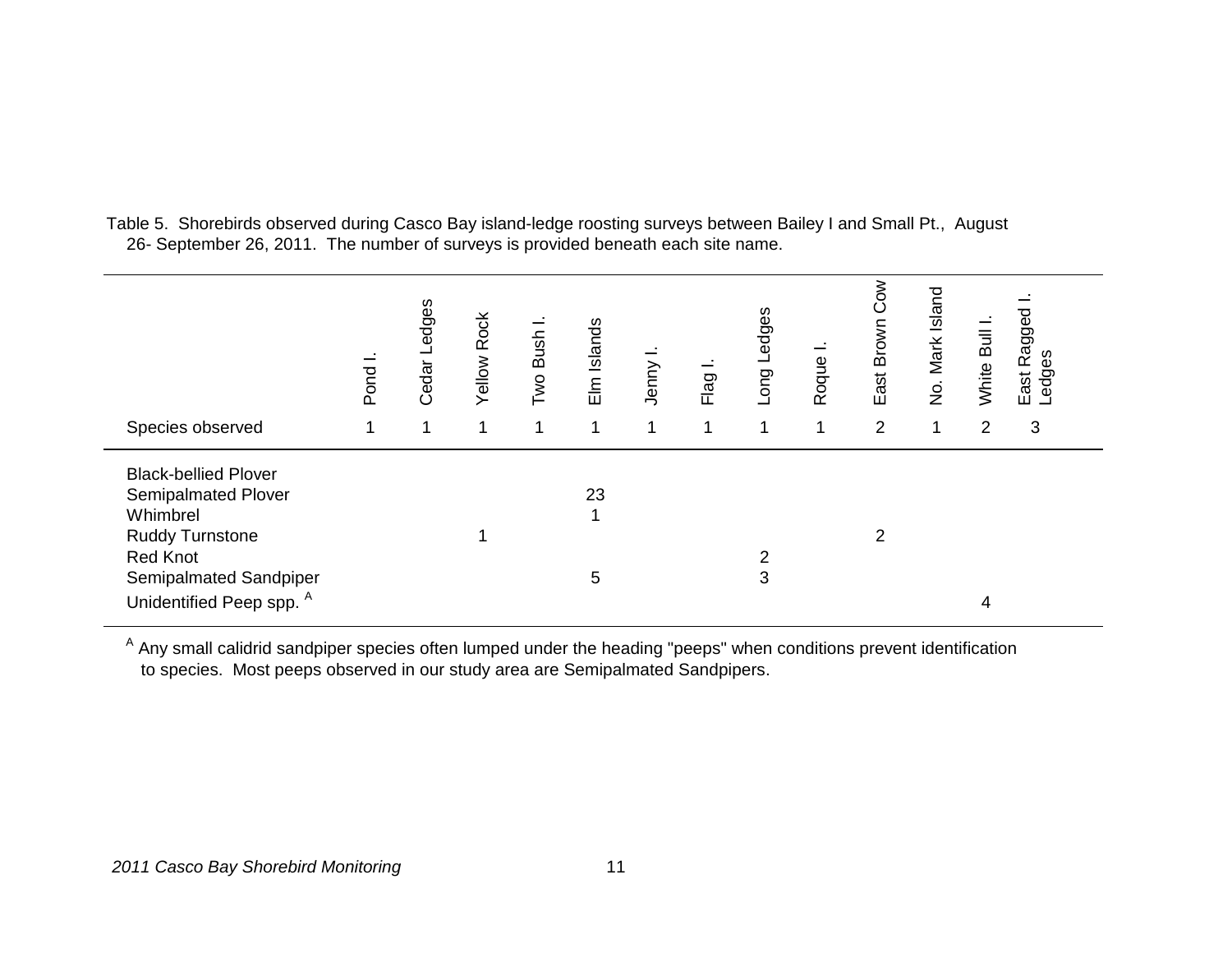# LITERATURE CITED

- Moore, S. 2010. Casco Bay Shorebird Monitoring: 2009 Report. Biological Conservation, Augusta, Maine.
- Moore, S. 2011. Casco Bay Shorebird Monitoring Project: year two (2010) progress report.
- Skagen, S. K., C. P. Melcher, and J. Bart. 2009. U. S. Geological Survey Patuxent Wildlife Research Center Managers Monitoring Manual. http://www.pwrc.usgs.gov/monmanual. Accessed 27 June 2009.